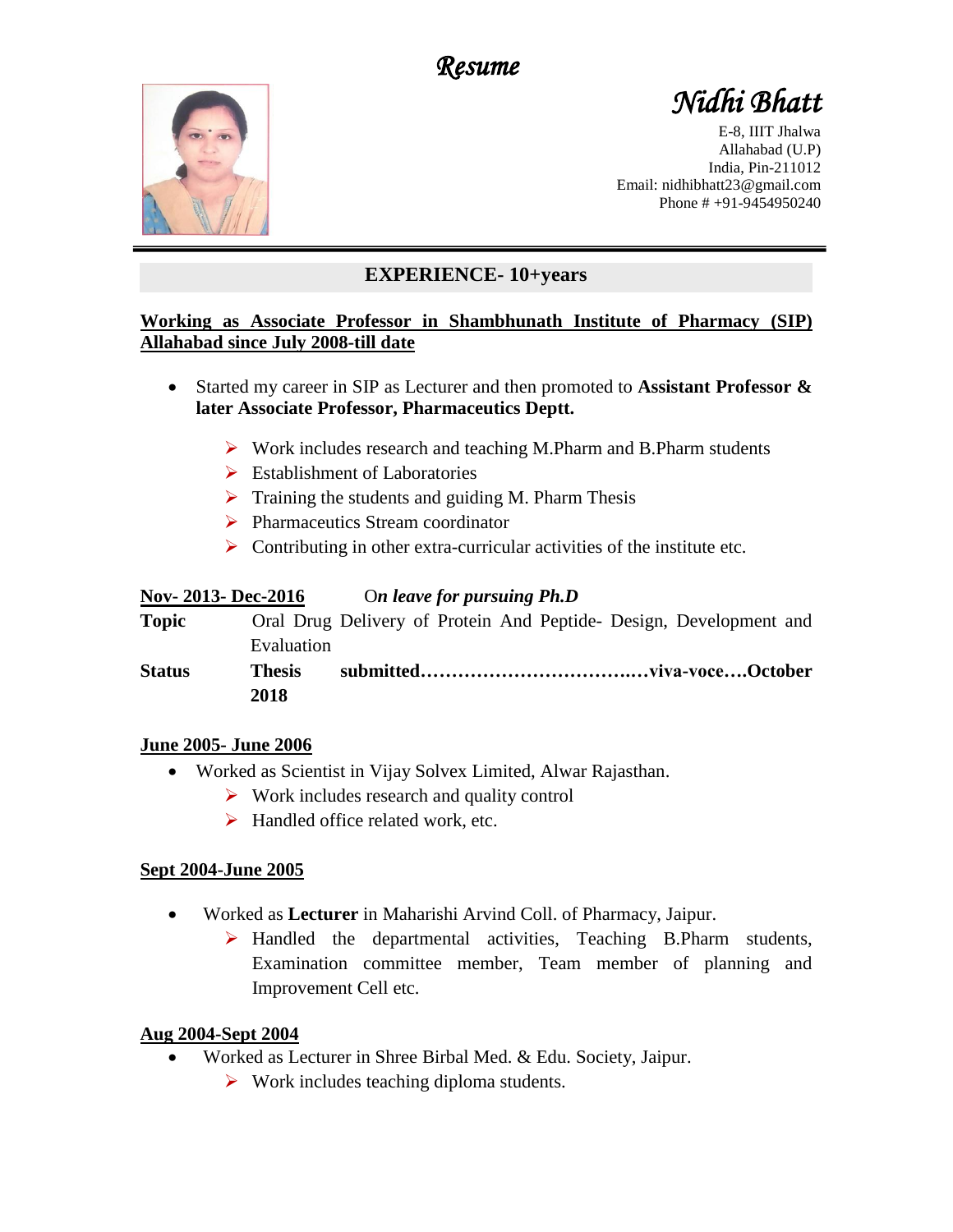#### **ADMINISTRATIVE EXPERIENCE**

➢ Worked as In charge Examination**,** SIP Allahabad

#### **ACADEMIC ACHIEVEMENTS**

- $\triangleright$  Assisted supervision in guiding M.Pharm thesis
- ➢ Guided more than 15 B.Pharm projects.
- ➢ Demonstrator in XX- Quality Improvement Programme on "**Recent Advances in Pharmaceutical Sciences"**, from 5 Dec - 9 Dec, 2016 at DIPSAR.

#### **RESEARCH INTEREST**

- Novel drug delivery system
- Advanced drug delivery
- PK-PD modeling

#### **EDUCATION**

**Doctor of Philosophy (Ph.D), Submitted Nov 2016 Specialization: Pharmaceutics Institute: DIPSAR, Delhi, India**

**Topic:** Oral Drug Delivery of Protein and Peptide- Design, Development and Evaluation, under the supervision of Dr. Meenakshi K. Chauhan (Assoc. Professor in Deptt of Pharmaceutics, DIPSAR, Delhi)

## **Masters of Pharmacy (M.Pharm), 2008**

#### **Specialization: Pharmaceutics**

#### **University: B.I.T Mesra, Ranchi (passed with First Class)**

**Topic:** Stability of o/w emulsion using zeta- potential

#### **Bachelors of Pharmacy (B.Pharm), 2003**

From Rajiv Academy for Pharmacy Mathura.

#### **TECHNICAL SKILLS**

| Instruments   | HPLC System, Zetasizer, DSC, Rotary<br>evaporator, Probe sonicator, UV-Visible   |
|---------------|----------------------------------------------------------------------------------|
| Software Tool | spectrophotometer, ATR etc<br>Design Expert version 9.1, Minitab Version 17, win |
|               | Nonlin, Graphpad Prism 5.0 etc.                                                  |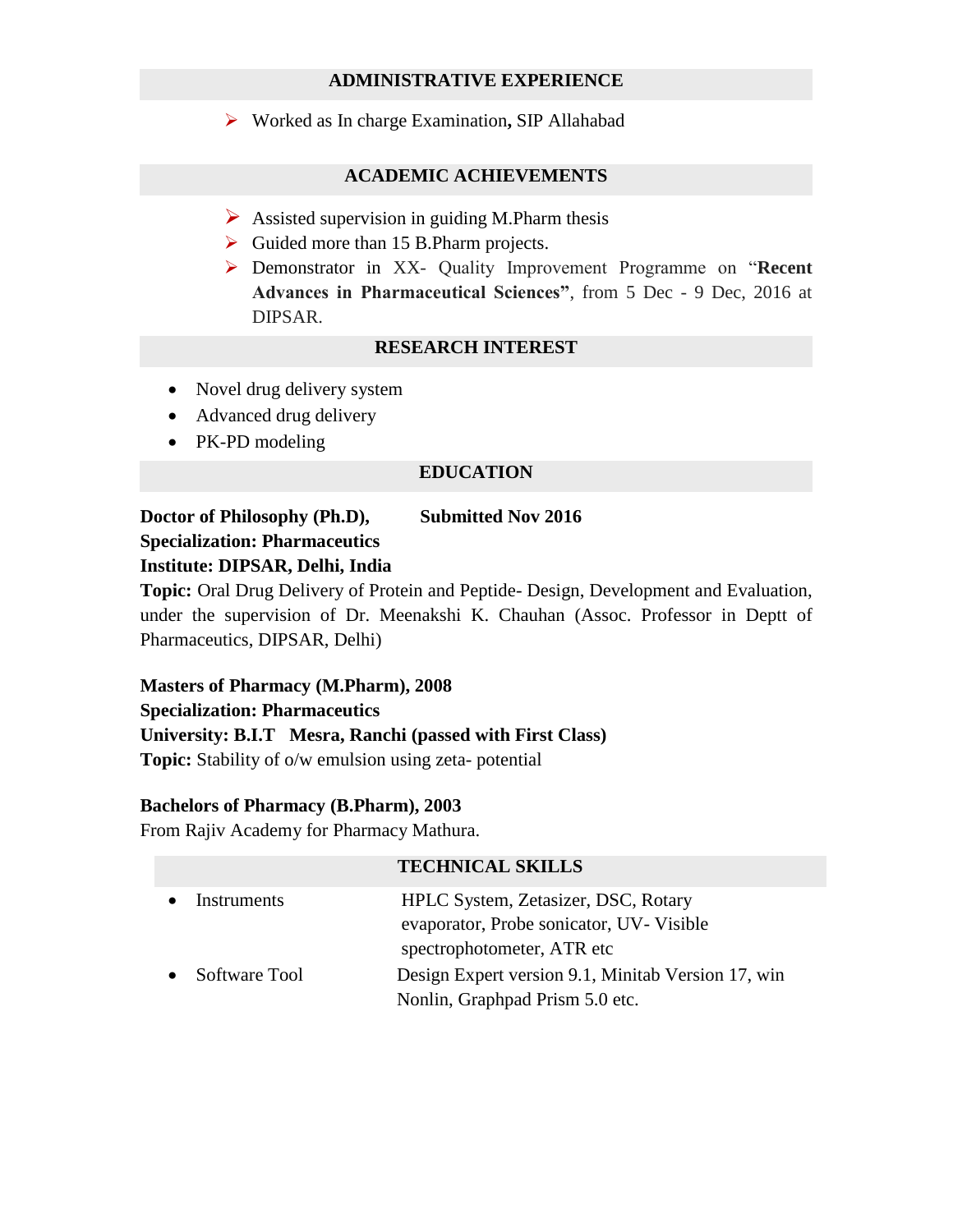- Bio pharmaceutics
- Unit operations
- Physical pharmacy
- Pharmaceutical Technology
- Hospital Pharmacy
- Dispensing & Community Pharmacy

|                       |                      | PERSONAL DETAILS            |  |
|-----------------------|----------------------|-----------------------------|--|
| $\cdot$<br>D.O.B      |                      | 23/05/1981                  |  |
| <b>Marital Status</b> | ٠                    | Married                     |  |
| <b>Nationality</b>    | $\ddot{\phantom{a}}$ | Indian                      |  |
|                       |                      | <b>SELECTED PUBLICATION</b> |  |

#### **Journals**

- 1. Nidhi Bhatt et al,"**Design and fabrication of a magnetically actuated noninvasive reusable drug delivery device"** Drug Development and Industrial Pharmacy, Feb 2018.
- 2. Meenakshi. K. Chauhan and Nidhi Bhatt, "**Amphotericin- B loaded Chitosan Nanoparticles Intended for Oral Delivery: Biodistribution, Pharmacokinetic and Scintigraphy Study in Rabbit Model**" Int. J. Engg. Tech. Sci. Res., Vol. 3 No. 11, 2016.
- 3. Meenakshi. K. Chauhan and Nidhi Bhatt, "**A simple and Modified Method Development of Vancomycin using High Performance Liquid Chromatography**" J Chrom. Sep. Tech, Vol. 6 No. 7, 2015.
- 4. Nidhi Bhatt, Meenakshi. K. Chauhan, "**Review Article on Pharmacokinetic/ Pharmacodynamic Modeling**" Pharma Times, 2015
- 5. Nidhi Bhatt et al, "**Structural Modification of Proteins and Peptides**", J. Pharma. Edu. Research, Vol 48, No. 3, pp 34-47, 2014.
- 6. Nidhi Bhatt et al, "**Stability Study of O/W Emulsion using Zeta Potential**" J. Chem. Pharm. Res., Vol 2, No 1, pp 512-527, 2010.

#### **Conferences**

- 1. Nidhi Bhatt et al,"**Interpolyelectolyte Complex Based Floating Matrix System for Bioavailability Enhancement of Diltiazem Hydrochloride**", International Conference on Current challenges in Drug Discovery Research, CCDDR- 2015, MNIT, Jaipur, 23-25 Nov., 2015.
- 2. Nidhi Bhatt et al, "**Nanoparticulate Polymeric Oral Delivery System for Antibiotics**", 2nd National women conference- 2015, Women in Science-Promoting Excellence and Innovation for Future Development, Jiwaji University, Gwalior, 25-27 March, 2015.